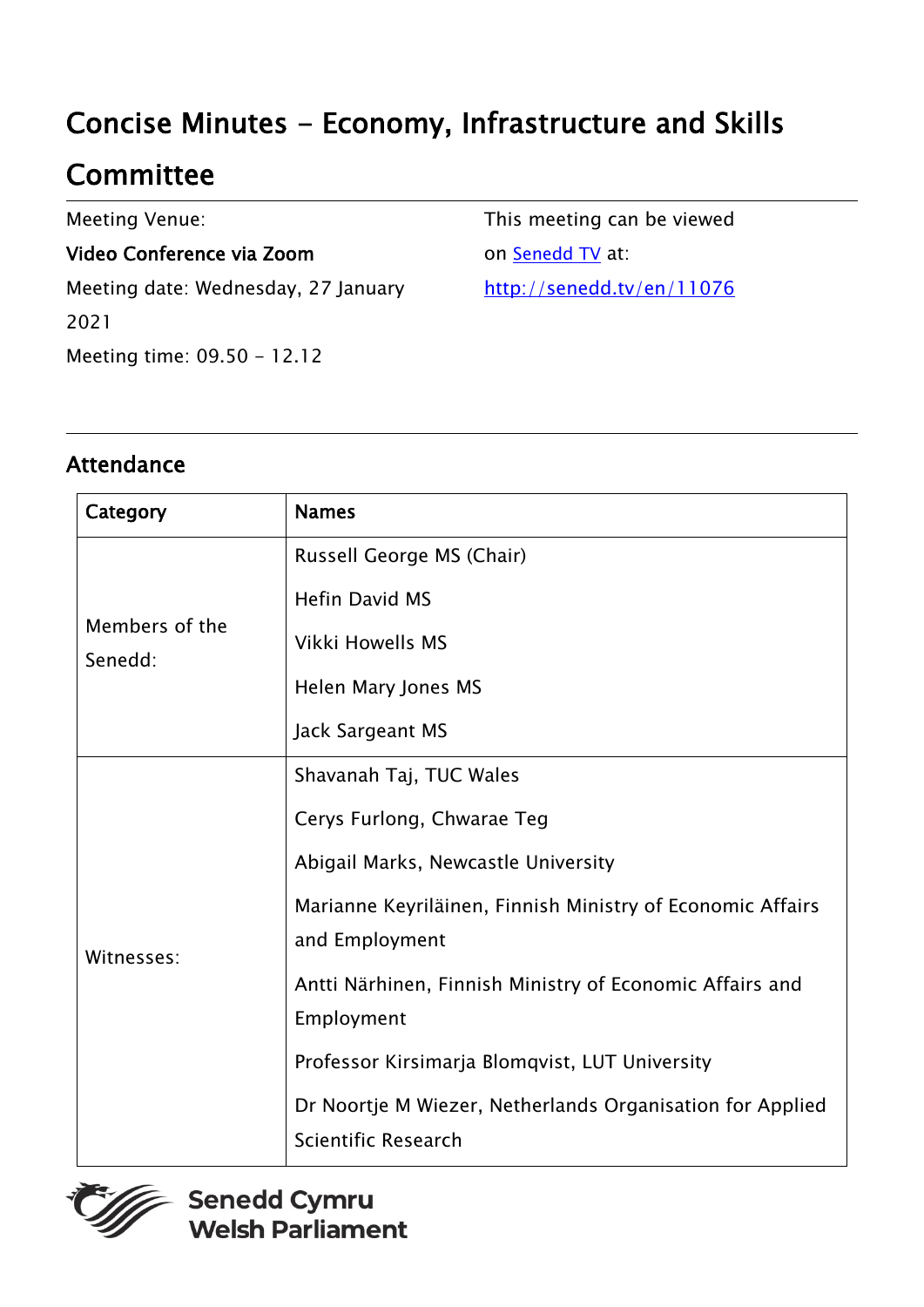| Committee Staff: | Robert Donovan (Clerk)               |
|------------------|--------------------------------------|
|                  | Lara Date (Second Clerk)             |
|                  | Robert Lloyd-Williams (Deputy Clerk) |
|                  | Gareth David Thomas (Researcher)     |

### 1 Introductions, apologies, substitutions and declarations of interest

- 1.1 Apologies were received by Joyce Watson MS and Suzy Davies MS
- 1.2 Jack Sargeant MS substituted for Joyce Watson MS
- 1.3There were no declarations of interest

### 2 Remote Working: Implications for Wales - Workforce and equalities

2.1 Shavanah Taj, General Secretary, Wales Trades Union Congress, Cerys Furlong, Chief Executive, Chwarae Teg and Professor Abigail Marks, Newcastle University answered questions from Committee Members

2.2 Cerys Furlong agreed to provide further details on the terminology and the difference between flexibility, agile, remote and distributed working.

### 3 Remote Working: Implications for Wales - International evidence

3.1 Antti Närhinen, Ministerial Adviser, Ministry of Economic Affairs and Employment, Finnish Government and Marianne Keyriläinen, Ministerial Adviser, Ministry of Economic Affairs and Employment, Finnish Government answered questions from Committee Members.

### 4 Remote Working: Implications for Wales - International evidence

4.1 Professor Kirsimarja Blomqvist, LUT University, Finland and Dr Noortje M Wiezer, Netherlands Organisation for Applied Scientific Research answered questions from Committee Members.